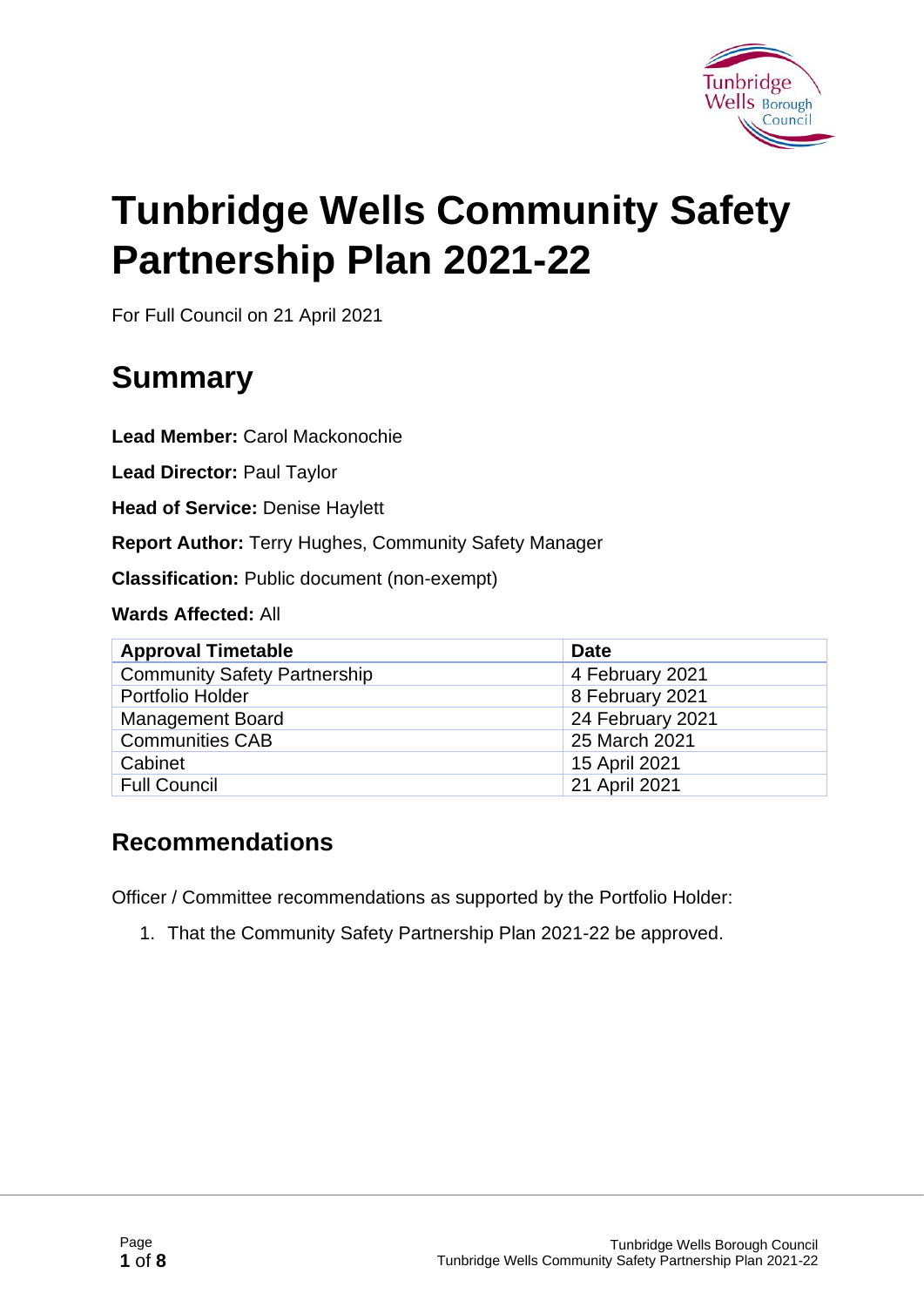

### **1. Introduction and Background**

- 1.1 The Crime and Disorder Act 1998 imposed a statutory duty on partners, referred to as 'responsible authorities', to work closely together to reduce crime and anti-social behaviour, and the fear of crime. Partnerships were formalised as a Crime and Disorder Reduction Partnership (CDRP), now referred to as a Community Safety Partnership (CSP).
- 1.2 The partners referred to in the Act as 'responsible authorities' are Tunbridge Wells Borough Council, Kent County Council, Kent Police, Kent Fire and Rescue Service, National Probation Service, Kent Surrey and Sussex Community Rehabilitation Company, and the Kent and Medway Clinical Commissioning Group (from 2021, the West Kent Integrated Care Partnership).
- 1.3 The CSP also has many non-statutory partners including housing associations, other housing providers, and voluntary and community organisations.
- 1.4 The CSP meets quarterly to discuss strategic aims and is chaired by the District Commander and Borough Council's relevant Head of Service.
- 1.5 The Community Safety Unit (CSU), based in Tunbridge Wells Town Hall, was set up in 2010 as the operational delivery unit of the CSP. It is a multi-agency office staffed by 2.8 FTE from TWBC, KCC Wardens, Kent Police, Safe Town Partnership, Protection Against Stalking and other agencies working together to reduce crime and disorder.
- 1.6 Most partners meet three mornings every week to discuss matters of crime and antisocial behaviour and to put in place plans to address ongoing issues. In addition to morning briefings, partners come together at various monthly meetings to discuss vulnerable adults, young people, open spaces, organised crime and domestic abuse.
- 1.7 The Community Safety Partnership Plan sets out how the Tunbridge Wells Community Safety Partnership will address local priorities to reduce crime and disorder across the borough. The plan is presented to Cabinet for recommendation and to Full Council for adoption.
- 1.8 Based on intelligence from the Strategic Assessment actions in the Partnership Plan have been developed in consultation with a range of community safety partners. The Strategic Assessment, the identified priorities and the activities for 2021/22 were discussed at a meeting of the Community Safety Partnership on 4 February 2021.
- 1.9 The plan also complements and supports the delivery of the "Safer in Kent: The Community Safety and Criminal Justice Plan 2017-2021", published by the Kent Police and Crime Commissioner; and the Kent Community Safety Agreement published by the KCC Community Safety Unit.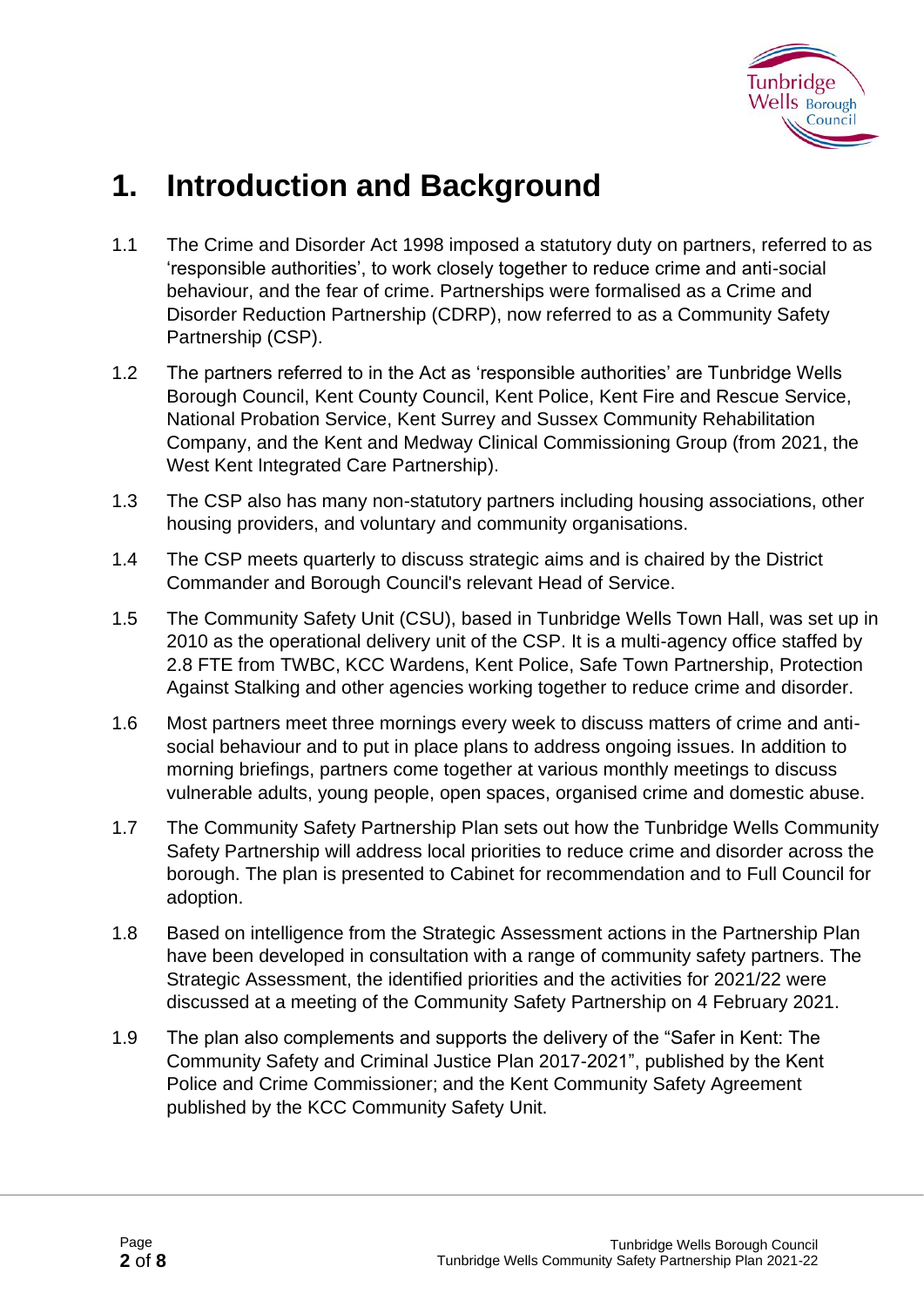- 1.10 The Tunbridge Wells Borough Council Constitution and the Local Government (Functions and Responsibilities) (England) Regulations 2000 states that the Partnership Plan must be adopted by Full Council.
- 1.11 In calendar year 2020 Tunbridge Wells was well positioned within Kent, coming first or second in eight out of 14 regularly measured crime-types, and third or fourth place in the other six, placing Tunbridge Wells amongst the safest place to live in the county.
- 1.12 Priorities identified by the Strategic Assessment process were discussed at a CSP meeting on 4 February 2021, and the following were agreed upon:
	- Domestic Abuse
	- Substance Misuse and Supply, and Alcohol Abuse (inc. violence-related issues and knife crime)
	- Anti-social and High-risk Behaviour (including violence-related issues)
	- Road Safety
- 1.13 The Tunbridge Wells Community Safety Partnership Plan 2021/22 outlines how partners will address these priorities. Full details of the plan and the data used in the assessment are attached as appendices. The plan will be monitored quarterly at strategic CSP meetings.

### **2. Options Considered**

- 2.1 Under the Tunbridge Wells Borough Council Constitution and the Local Government (Functions and Responsibilities) (England) Regulations 2000, this plan must be brought in front of Full Council for formal adoption.
- 2.2 The Partnership Plan presented outlines how the agencies within the CSP will work together to keep residents of the borough safe from crime and anti-social behaviour.
- 2.3 Full Council has the option of approving the plan, amending the plan or requesting that a new plan be produced.

### **3. Preferred Option and Reason**

3.1 This report is designed to inform members of the multi-agency activity which TWBC and partners have committed to undertake to reduce crime and disorder. The preferred option is for the plan to be considered and approved.

### **4. Consultation on Options**

- 4.1 The CSP ratified the identified priorities at the meeting on 4 February 2021.
- 4.2 A further discussion was held at a Portfolio Holders meeting on 8 February 2021.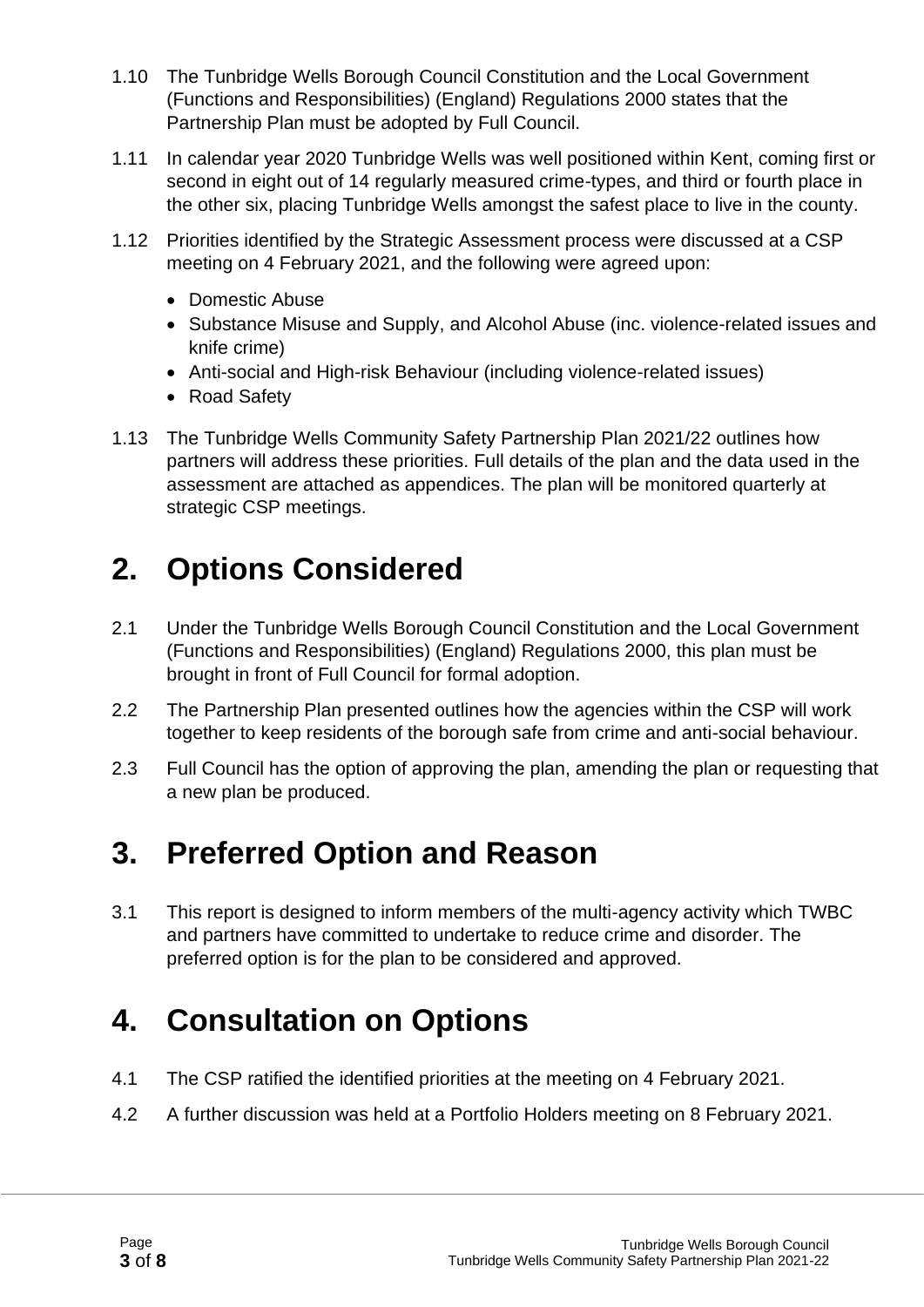#### **Recommendation from Cabinet Advisory Board**

4.3 Communities CAB will be consulted on 25 March 2021.

## **5. Implementation**

- 5.1 The plan will be made available on the Council's website.
- 5.2 Partner commitments to the plan will be monitored quarterly at CSP meetings.
- 5.3 Monitoring information is sent to the Office of the Police and Crime Commissioner for those priorities or actions funded from his annual Crime Reduction Grant.

## **6. Appendices and Background Documents**

Appendices:

- Appendix A: Community Safety Partnership Strategic Assessment 2020-21
- Appendix B: Community Safety Partnership Plan 2021-22 and Summary Strategic Assessment 2020-21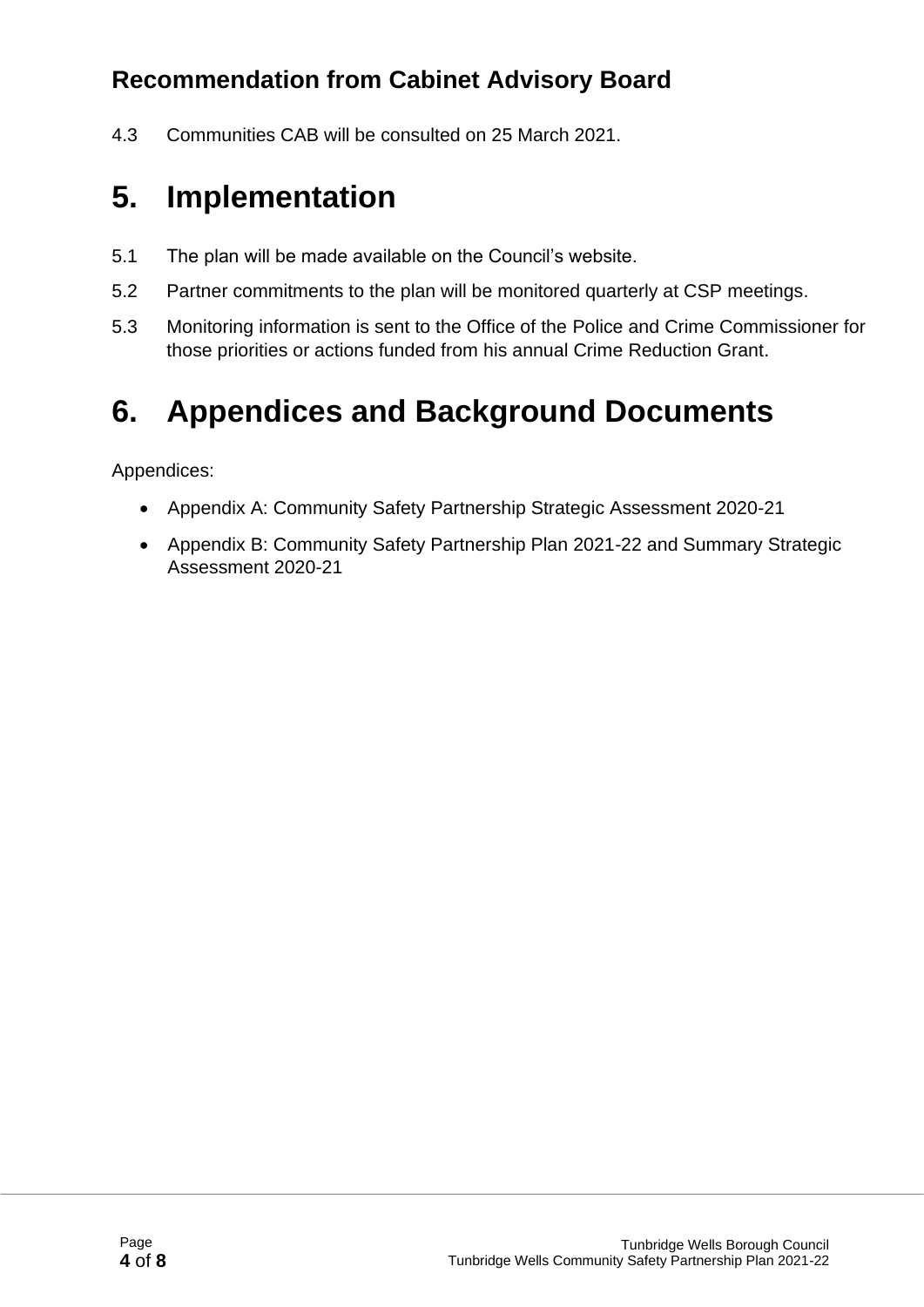# **7. Cross Cutting Issues**

#### **A. Legal (including the Human Rights Act)**

As detailed in the body of the report the Partnership Plan is formulated as required by the Crime and Disorder Act 1998.

Regulation 4 and Schedule 3 of the Local Government (Functions and Responsibilities) (England) Regulations 2000 require Full Council to adopt the Partnership Plan.

At this stage there are no direct consequences arising from the recommendation that adversely affect individual's rights and freedoms as set out in the Human Rights Act 1998. Potentially, consequences could arise in the future implementation of the plan that would need to be evaluated at the time.

[Name, title and date of legal officer who signed off the report]

#### **B. Finance and Other Resources**

All actions within the plan will be undertaken from existing resources or funded by the CSP.

[Name, title and date of finance officer who signed off the report]

#### **C. Staffing**

No direct implications

[Name, title and date of HR officer who signed off the report]

#### **D. Risk Management**

No direct risks arise from this report.

[Name, title and date of report author]

#### **E. Environment and Sustainability**

No direct implications.

Section 40, National Environment and Rural Communities Act 2006

*40(1) Every public authority must, in exercising its functions have regard so far as is consistent with the proper exercise of those functions, to the purpose of conserving biodiversity.*

Section 85, Countryside and Rights of Way Act 2000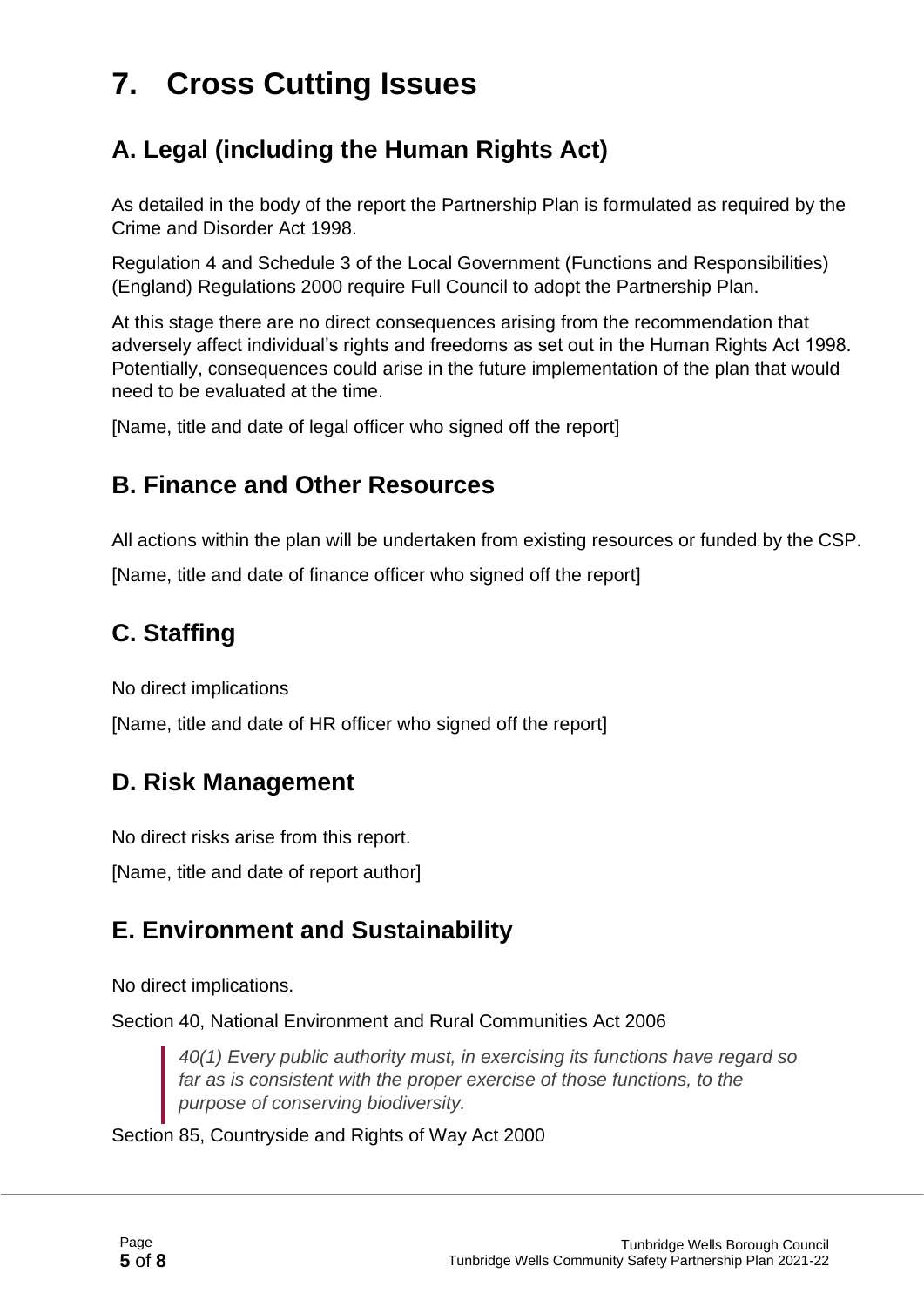*85(1) In exercising or performing any functions in relation to, or so as to affect, land in an area of outstanding natural beauty, a relevant authority shall have regard to the purpose of conserving and enhancing the natural beauty of the area of outstanding natural beauty.*

Karin Grey, Sustainability Manager, 15/02/2021.

#### **F. Community Safety**

The activities contained within this plan are designed to build safer communities by tackling the CSP's priorities of:

Reducing alcohol and substance misuse, addressing domestic abuse, tackling anti-social behaviour

Section 17, Crime and Disorder Act 1998

*17(1) Without prejudice to any other obligation imposed on it, it shall be the duty of each authority to which this section applies to exercise its various functions with due regard to the likely effect of the exercise of those functions on, and the need to do all that it reasonably can to prevent, crime and disorder in its area.*

Terry Hughes, Community Safety Manager, 11/02/2021.

#### **G. Equalities**

Decision-makers are reminded of the requirement under the Public Sector Equality Duty (s149 of the Equality Act 2010) to have due regard to (i) eliminate unlawful discrimination, harassment, victimisation and other conduct prohibited by the Act, (ii) advance equality of opportunity between people from different groups, and (iii) foster good relations between people from different groups. The decisions recommended through this paper could directly impact on end users.

The priorities identified support the aim of the public sector equality duty to eliminate unlawful discrimination, harassment or victimisation by:

Providing support services for women and men who experience domestic abuse.

Section 149, Equality Act 2010

*149(1) A public authority must, in the exercise of its functions, have due regard to the need to –*

*(a) eliminate discrimination, harassment, victimisation and any other conduct that is prohibited by or under this Act;*

*(b) advance equality of opportunity between persons who share a relevant protected characteristic and persons who do not share it;*

*(c) foster good relations between persons who share a relevant protected characteristic and persons who do not share it.*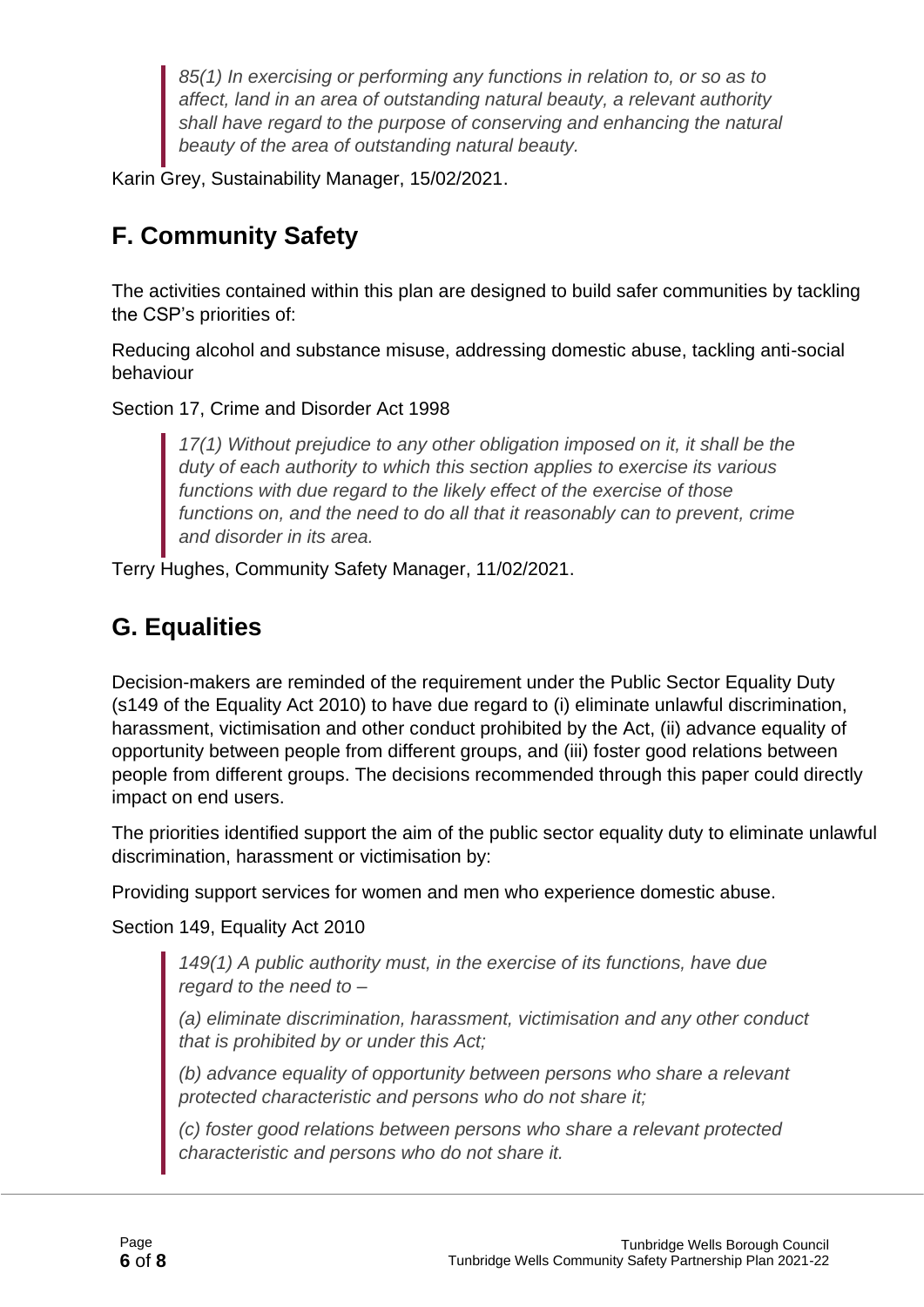#### **H. Data Protection**

The Community Safety Partnership Plan does not present any changes to how personal data is processed in relation to the proposed priorities for 2021-22. The Council has appropriate safeguards in place to keep data secure, including when working with our partners.

Article 5, General Data Protection Regulation 2016

*1. Personal data shall be:*

*(a) processed lawfully, fairly and in a transparent manner in relation to the data subject;*

*(b) collected for specific, explicit and legitimate purposes and not further processed in a manner that is incompatible with those purposes;*

*(c) adequate, relevant and limited to what is necessary in relation to the purposes for which they are processed;*

*(d) accurate and, where necessary, kept up to date;*

*(e) kept in a form which permits identification of data subjects for no longer than is necessary for the purposes for which the personal data are processed;*

*(f) processed in a manner that ensures appropriate security of the personal data, including protection against unauthorised or unlawful processing and against accidental loss, destruction or damage, using appropriate technical or organisational measures.*

Sarah Lavallie, Corporate Governance Officer, 17 February 2021

#### **I. Health and Safety**

The plan should help to have an overall increase in safety within the Borough. This would have a positive impact on the safety of staff of TWBC as well as showing that the council are taking their responsibilities seriously with regards to reducing anti-social behaviour. Making the communities safer and more secure to work and live for all.

[Name, title and date of Health and Safety Officer who signed off the report.]

#### **J. Health and Wellbeing**

The actions contained within the plan should contribute to increased wellbeing, and the work to reduce the harm caused by alcohol and substance misuse should have a positive impact on the health of those affected.

*1. Areas of deprivation: Will the proposal have an impact (positive of negative) on those living in areas of deprivation within the borough (40%*